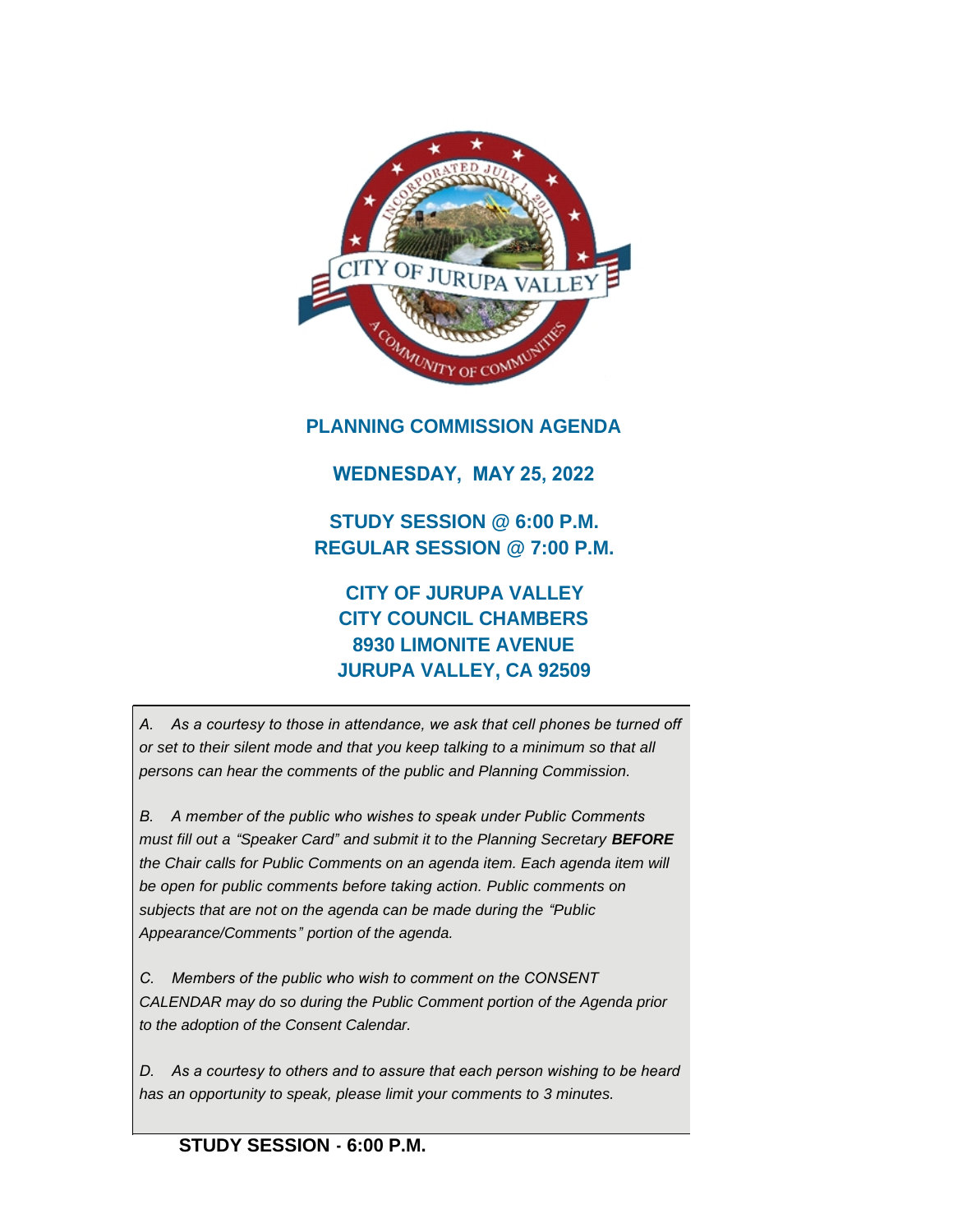# **I. CALL TO ORDER AND ROLL CALL**

| <b>CHAIR</b>         | <b>COMMISSIONERS</b> |
|----------------------|----------------------|
| I HAKAN JACKSON      | <b>PENNY NEWMAN</b>  |
|                      | <b>ARLEEN PRUITT</b> |
| <b>CHAIR PRO TEM</b> | <b>LAURA SHULTZ</b>  |
| ARMANDO CARMONA      |                      |

# **II. PUBLIC APPEARANCE/COMMENTS (30 MINUTES)**

## **III. COMMISSION BUSINESS**

### **ITEM NO. 1**

**STUDY SESSION:** Master Plan Application (MA) No. MA22075 Pre-Application Review (PAR) No. 22011

**PROJECT:** Construct a 195-unit apartment complex on 7.44 acres

**LOCATION:** Southeast corner of Limonite Avenue and Pacific Ave, Jurupa Valley, CA (APN: 182-350-002)

**APPLICANT:** Warmington Group

Documents:

**[ITEM NO. 1.PDF](https://www.jurupavalley.org/AgendaCenter/ViewFile/Item/661?fileID=676)**

# **REGULAR SESSION - 7:00 P.M.**

# **I. CALL TO ORDER AND ROLL CALL**

| <b>CHAIR</b>         | <b>COMMISSIONERS</b> |
|----------------------|----------------------|
| <b>HAKAN JACKSON</b> | <b>PENNY NEWMAN</b>  |
|                      | <b>ARLEEN PRUITT</b> |
| <b>CHAIR PRO TEM</b> | LAURA SHULTZ         |
| ARMANDO CARMONA      |                      |

# **II. PLEDGE OF ALLEGIANCE**

# **III. PUBLIC APPEARANCE/COMMENTS (30 MINUTES)**

# **IV. COMMISSION BUSINESS**

### **ITEM NO. 1**

**CONTINUED STUDY SESSION (if necessary):** Master Plan Application (MA) No. MA22075 Pre-Application Review (PAR) No. 22011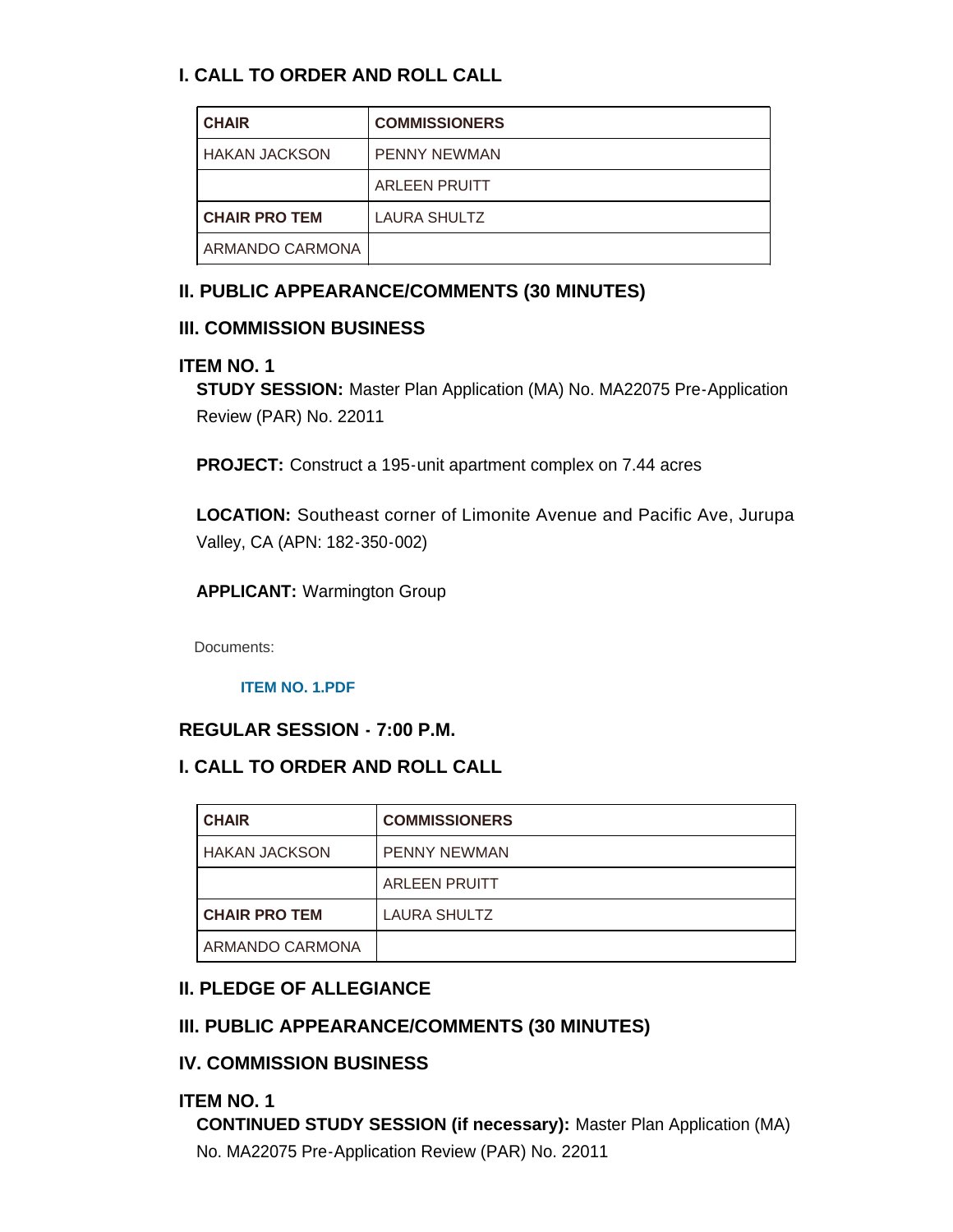**PROJECT:** Construct a 195-unit apartment complex on 7.44 acres

**LOCATION:** Southeast corner of Limonite Avenue and Pacific Avenue, Jurupa Valley, CA (APN: 182-350-002)

**APPLICANT:** Warmington Group

## **V. CONSENT CALENDAR**

**Agenda Items 2, 3 and 4 are Consent Calendar Items. All may be approved by adoption of the Consent Calendar, by one (1) motion. There will be no separate discussion of these items unless Member(s) of the Planning Commission request that specific items be removed from the Consent Calendar for separate discussion and action.** 

### **ITEM NO. 2**

Approval of Agenda

### **ITEM NO. 3**

Approval of the Minutes

• May 11, 2022 Regular Meeting

Documents:

#### **[ITEM NO. 3.PDF](https://www.jurupavalley.org/AgendaCenter/ViewFile/Item/670?fileID=677)**

#### **ITEM NO. 4**

Summary of City Council Actions and Development Update

Documents:

#### **[ITEM NO. 4.PDF](https://www.jurupavalley.org/AgendaCenter/ViewFile/Item/671?fileID=678)**

#### **ITEM NO. 5**

Consideration of any items removed from Consent Calendar

### **VI. PUBLIC HEARINGS**

### **ITEM NO. 6**

**PROJECT:** An Ordinance to amend Chapter 9.112 of the Jurupa Valley Municipal Code to update the allowed land uses and development standards for the Business Park (BP) Zone; and a Resolution to approve proposed change of zone from Manufacturing High (M-H) to Light Agricultural (A-1) and Natural Asset (N-A) for parcels 174-040-017, 018, 019, and 020, change of zone from Manufacturing High (M-H) to Manufacturing Service Commercial (M-SC) for parcels 178-330-001, 002, and 003, change of zone from Manufacturing High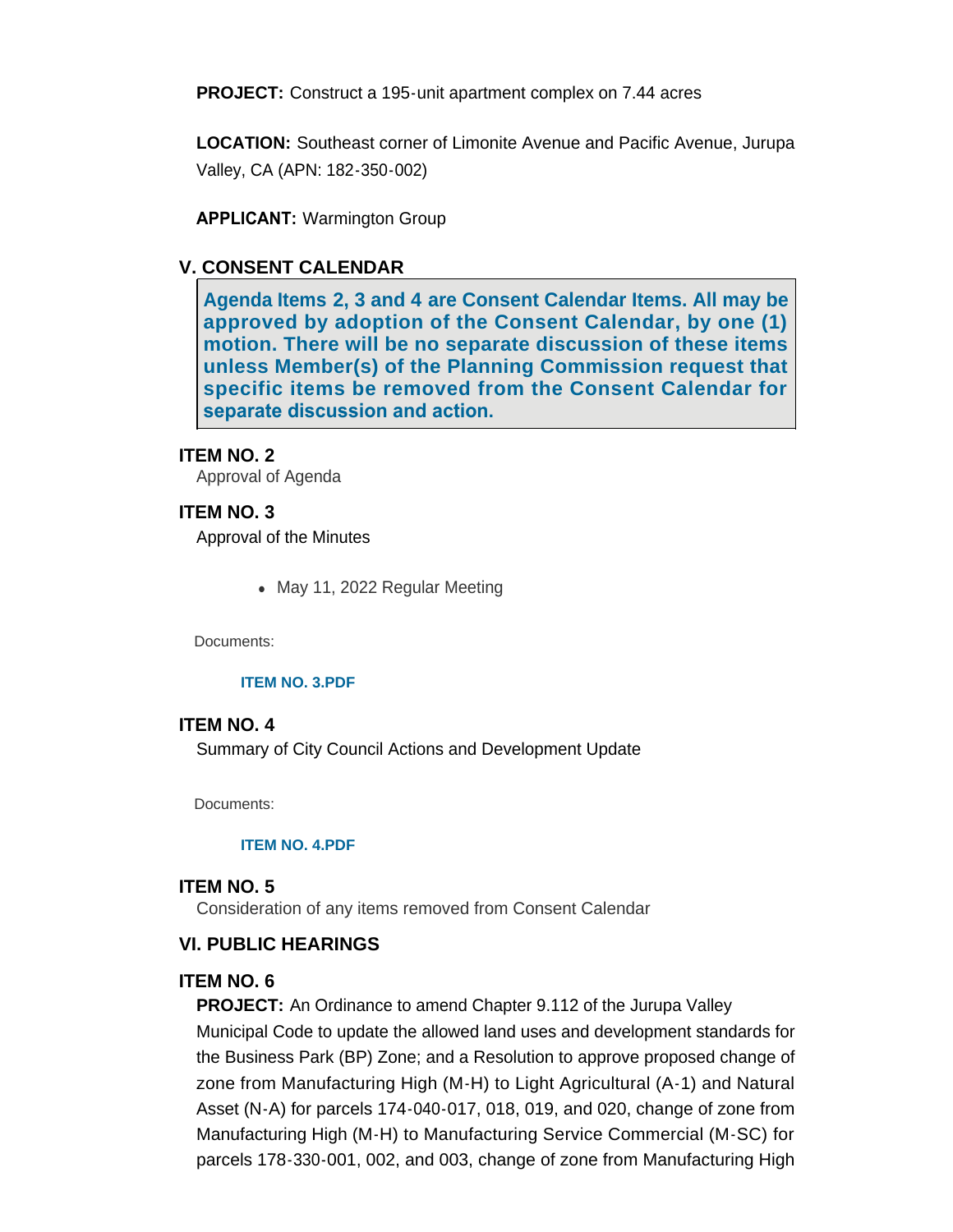(M-H) to General Commercial (C-1 C-P) for parcels 163-400-004 and 008, and change of zone from Manufacturing High (M-H) to Watercourse, Watershed and Conservation Areas (W-1) for parcel 163-300-005

parcels 178-330-001, 002, and 003, change of zone from Manufacturing High

**RECOMMENDATION:** By motion, adopt Resolution No. 2022 -05-25-01 recommending that the City Council:

1. Make a finding that (1) the adoption of an ordinance approving Zoning Code Amendment (ZCA) No. 22001 is exempt from further environmental review pursuant to Section 15061(b)(3) of the California Environmental Quality Act ("CEQA"); and (2) the adoption of a resolution adopting Change of Zone (CZ) No. 22001 does not require the preparation of any further environmental reports as the Project has already been analyzed in the Final Programmatic Environmental Impact Report (FEIR) for the "2017 General Plan of the City of Jurupa Valley" project certified by the City Council on September 7, 2017. The Project is and the circumstances under which the Project is undertaken do not involve substantial changes which will result in new significant environmental effects, and the Project does not involve new information of substantial importance which shows that the Project will have significant effects not discussed in the FEIR. All potential environmental impacts associated with the Project are adequately addressed by the prior FEIR, and the mitigation measures contained in the prior FEIR will reduce those impacts to a level that is less than significant. As such, no further environmental review is required pursuant to Public Resources Code Section 21166 and CEQA Guidelines Section 15162.

2. Adopt an Ordinance approving Zone Code Amendment (ZCA) No. 22001 amending Chapter 9.112 to update the allowed land uses and the development of standards in the Business Park Zone; and

3. Adopt an Ordinance approving Change of Zone (CZ) No. 22001 which consist of: 1) changing the zoning of four parcels consisting of approximately 142 combined acres of land east of Sierra Avenue and south of the City boundary from M-H (Manufacturing-Heavy) to A-1 (Light Agriculture) and N-A (Natural Asset); 2) changing the zoning of three parcels consisting of approximately 20.5 combined acres of land located in Agua Mansa west of Rubidoux Boulevard and north of 24th Street east of Avalon Street from M-H (Manufacturing-Heavy) to M -SC (Manufacturing-Service-Commercial); 3) changing the zoning of two parcels consisting of approximately 2 combined acres of land located east of Van Buren Boulevard, south of the Union Pacific Railroad and north of the Santa Ana River from M-H (Manufacturing-High) to C-1 C-P (General Commercial); 4) changing the zoning of one parcel consisting of approximately 57 acres located east of Van Buren Boulevard and north of the